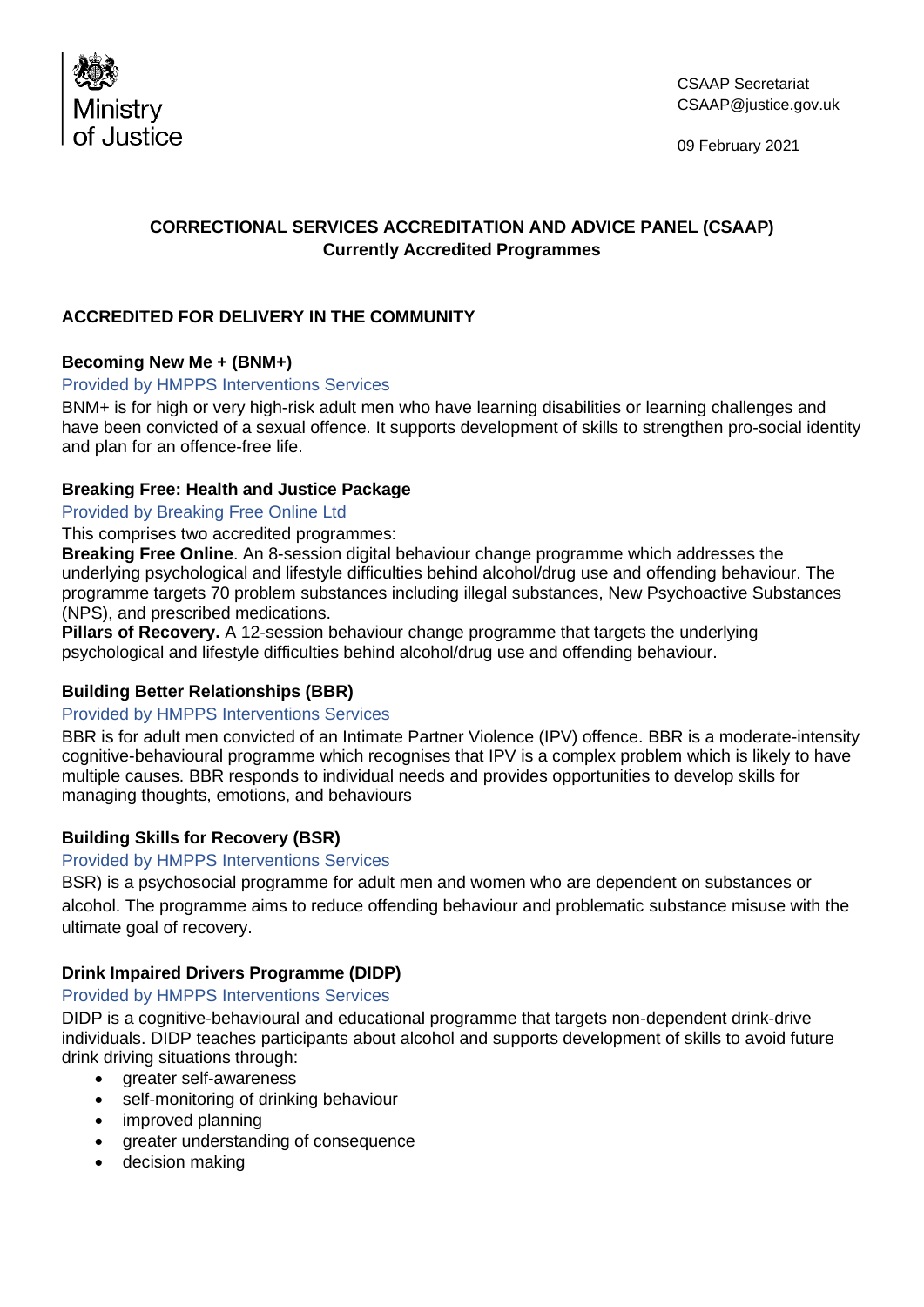## **Healthy Identity Intervention (HII)**

# Provided by HMPPS Interventions Services

HII is designed for those who have committed extremist offences. It supports desistance and disengagement from extremism. It encourages stronger positive and pro-social aspects of identity. It helps individuals develop resilience and supports them to identify ways of meeting their identity needs. For example, need for belonging, need for recognition, without involvement in extremism.

### **Horizon**

### Provided by HMPPS Interventions Services

Horizon is designed for medium and above risk adult men who have been convicted of a sexual offence. It supports participants to develop optimism, and skills to strengthen their pro-social identity and plan for a life free of offending.

### **iHorizon**

### Provided by HMPPS Interventions Services

iHorizon is a version of Horizon for men whose sexual offending is internet only. Offences involve possessing, downloading, and/or distributing indecent images.

### **Identity Matters (IM)**

### Provided by HMPPS Interventions Services

IM is a one to one programme for adult men whose offending and harmful behaviour is motivated by their identification with a gang. It supports desistance by encouraging participants to develop a stronger individual identity and develop resilience. It identifies ways of meeting their needs without group driven offending.

### **Mentalization-based Treatment (MBT)**

#### Provided by HMPPS/NHS Offender Personality Disorder Team

MBT is a psychoeducation programme. It is for people with some traits of Antisocial or Borderline Personality Disorder. It teaches social functioning, and addresses violent and suicidal thoughts, and risky behaviours. There are weekly psychotherapy groups, and monthly one-to-one meetings for a year.

#### **New Me Strengths (NMS)**

### Provided by HMPPS Interventions Services

NMS is designed for medium and above risk adult men who have learning disabilities or learning challenges (LDCs) and a conviction(s) for any offence. It supports development of skills to strengthen prosocial identity and plan for an offence-free life.

### **Living as New Me (LNM)**

#### Provided by HMPPS Interventions Services

LNM is an accredited skills maintenance (booster) programme for those individuals who have already completed NMS or BNM+ and may require further additional support.

#### **Resolve**

### Provided by HMPPS Interventions Services

Resolve is designed for adult men with a medium to high risk of reoffending with convictions for violent offences. Resolve aims to support participants with histories of violence to reduce the use of aggression and/or violence by developing insight in to behaviours and skills to support achieving pro-social goals.

#### **Thinking Skills Programme (TSP)**

### Provided by HMPPS Interventions Services

TSP is designed for adult men and women with a medium/high risk of reoffending. TSP supports participants to develop thinking (cognitive) skills to manage risk factors, develop protective factors, and achieve pro-social goals.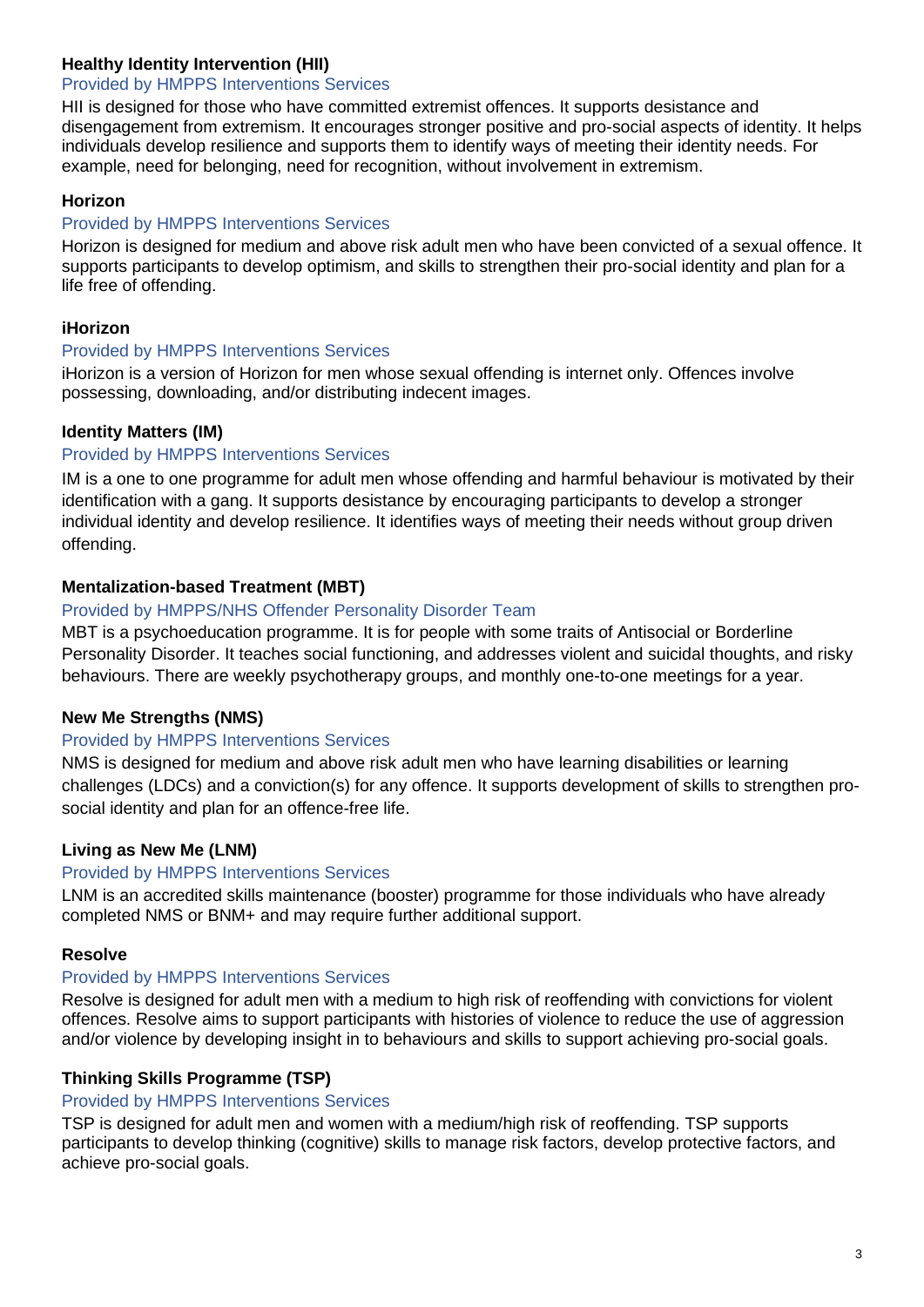# **ACCREDITED FOR CUSTODY**

### **Alcohol Dependence Treatment Programme (ADTP)**

### Provided by The Forward Trust

ADTP is a 6-week programme for men with a medium-high risk of reoffending, who are dependent on alcohol. Participants stop drinking and do Steps 1-3 of the Twelve Steps of Alcoholics Anonymous (AA). They can access group therapy, peer support, AA meetings, and individual support.

### **Becoming New Me + (BNM+)**

#### Provided by HMPPS Interventions Services

BNM+ is for high or very high-risk adult men who have learning disabilities or challenges and have been convicted of a sexual, Intimate Partner Violence (IPV) or general violent offence. It supports participants to develop optimism and skills to strengthen their pro-social identity and plan for an offence-free life.

### **Breaking Free: Health and Justice Package (Custody)**

### Provided by Breaking Free Online Ltd

#### This comprises two accredited programmes:

**Breaking Free Online:** an 8-session digital behaviour change programme which addresses the underlying psychological and lifestyle difficulties behind alcohol/drug use and offending behaviour. The programme targets 70 problem substances including illegal substances, New Psychoactive Substances (NPS), and prescribed medications of abuse; and

**Pillars of Recovery:** a 12-session behaviour change programme that targets the underlying psychological and lifestyle difficulties behind alcohol/drug use and offending behaviour.

### **Building Better Relationships (BBR)**

#### Provided by HMPPS Interventions Services

BBR is for adult men convicted of an Intimate Partner Violence (IPV) offence. BBR is a moderate-intensity cognitive-behavioural programme which recognises that IPV is a complex problem which is likely to have multiple causes. BBR responds to individual needs and provides opportunities to develop skills for managing thoughts, emotions, and behaviours.

#### **Building Skills for Recovery (BSR)**

### Provided by HMPPS Interventions Services

Building Skills for Recovery (BSR) is a psychosocial programme for adult men and women who are dependent on substances or alcohol. The programme aims to reduce offending behaviour and problematic substance misuse with the ultimate goal of recovery.

#### **Challenge to Change (C2C)**

#### Provided by Kainos Community

A six-month offending behaviour programme for men in prison. Participants live on a dedicated unit within a prison. Through cognitive behavioural therapy they learn to challenge and change their thinking, attitudes and behaviour. Participants become active members of the community, agreeing rules, meeting together, and providing peer support. Peer mentors play an important part.

#### **Choices, Actions, Relationships, Emotions (CARE)**

#### Provided by HMPPS Interventions Services

CARE is for women who are medium and above risk, and have a history of violence and complex needs. CARE aims to assist women with understanding and therefore learn how to manage the risk they pose to themselves and others, and to live a more satisfying and pro-social life.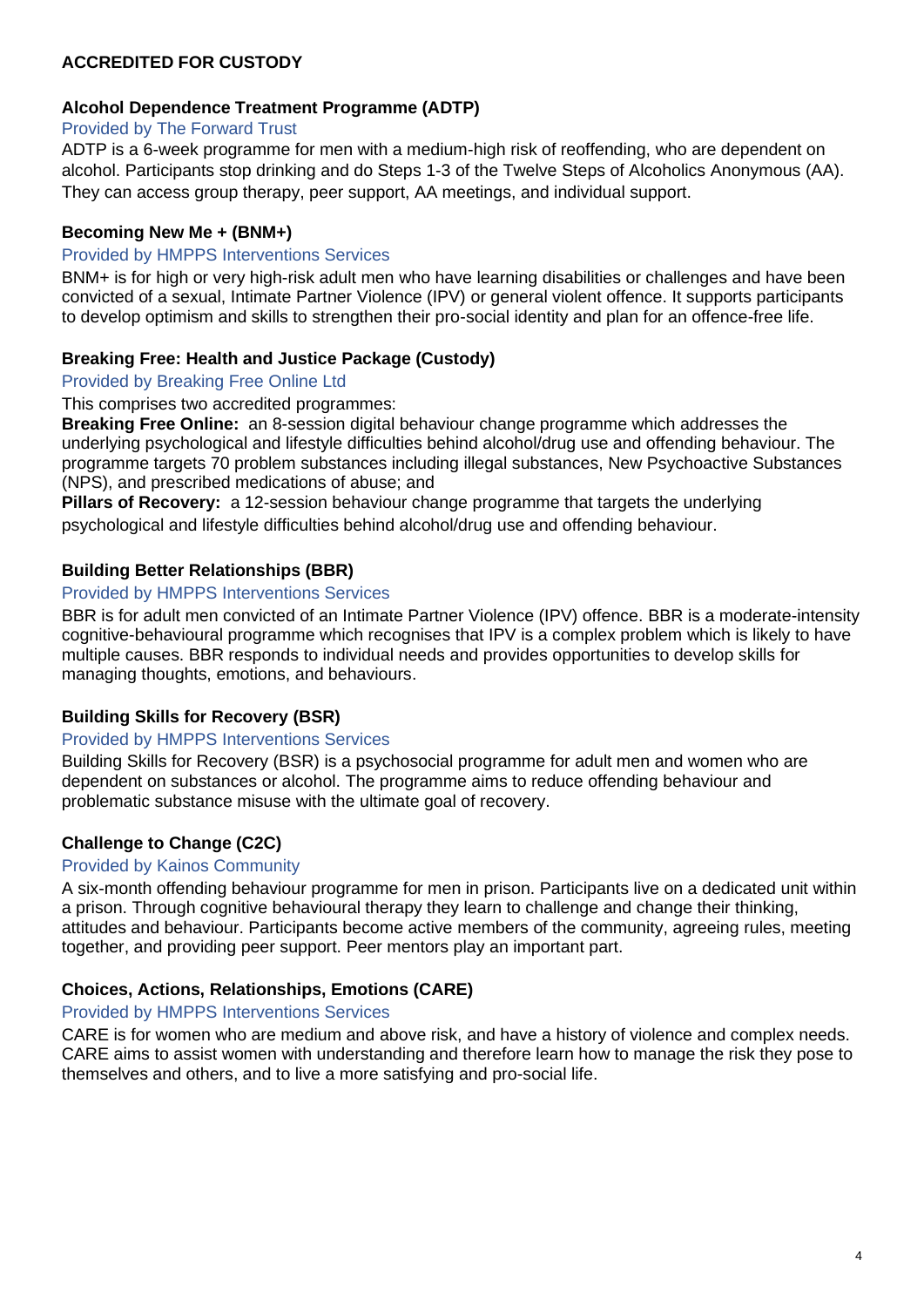### **Control of Violence for Angry Impulsive Drinkers – Group Secure (COVAID-GS)**

### Provided by Delight Services

A cognitive-behavioural programme for men in secure settings who are violent under the influence of alcohol. Consisting of ten group sessions with supplementary individual support sessions, it encourages individuals to understand their behaviour and practise skills for change so that risk of violence is reduced.

### **Control of Violence for Angry Impulsive Drinkers – Group Secure Women (COVAID-GSW)**

#### Provided by Delight Services

A cognitive-behavioural programme for women in secure settings who are violent under the influence of alcohol. This programme has been developed with and for women in prison.

### **Democratic Therapeutic Community Model (DTC)**

Provided by HMPPS/NHS Offender Personality Disorder Team

DTCs are part of the Offender Personality Disorder Pathway. They are for people with complex psychological and emotional needs, likely to meet the criteria for a diagnosis of 'personality disorder'. They provide a 24/7 therapeutic environment. Most DTC residents have committed violent offences, some of which may be sexually motivated.

### **Therapeutic Communities Plus (TC+)**

### Provided by HMPPS/NHS Offender Personality Disorder Team

TC+ is part of the Offender Personality Disorder Pathway. These communities are for people who are eligible for but unable to participate in, mainstream DTC due to mild to moderate learning disability. TC+ services provide group and creative psychotherapies in a 24/7 living-learning environment. Most TC+ residents have committed violent offences, some of which may be sexually motivated.

### **Healthy Identity Intervention (HII)**

### Provided by HMPPS Interventions Services

HII is designed for those who have committed extremist offences. It supports desistance and disengagement from extremism. It encourages stronger positive and pro-social aspects of identity. It helps individuals develop resilience and supports them to identify ways of meeting their identity needs. For example, need for belonging, need for recognition, without involvement in extremism.

## **Healthy Sex Programme (HSP)**

#### Provided by HMPPS Interventions Services

HSP is designed for adult men who have a conviction of a sexual offence or an offence with a sexual element. Regardless of level of risk of sexual reoffending, HPS is designed to respond to the needs of individuals with learning disabilities and challenges and is delivered one to one.

#### **Horizon**

#### Provided by HMPPS Interventions Services

Horizon is designed for medium and above risk adult men who have been convicted of a sexual offence. It supports development of skills to strengthen pro-social identity and plan for an offence-free life.

#### **Identity Matters (IM)**

#### Provided by HMPPS Interventions Services

IM is a one to one programme for **adult** men whose offending and harmful behaviour is motivated by their identification with a gang. It supports desistance by encouraging participants to develop a stronger individual identity and develop resilience. It identifies ways of meeting their needs without group driven offending.